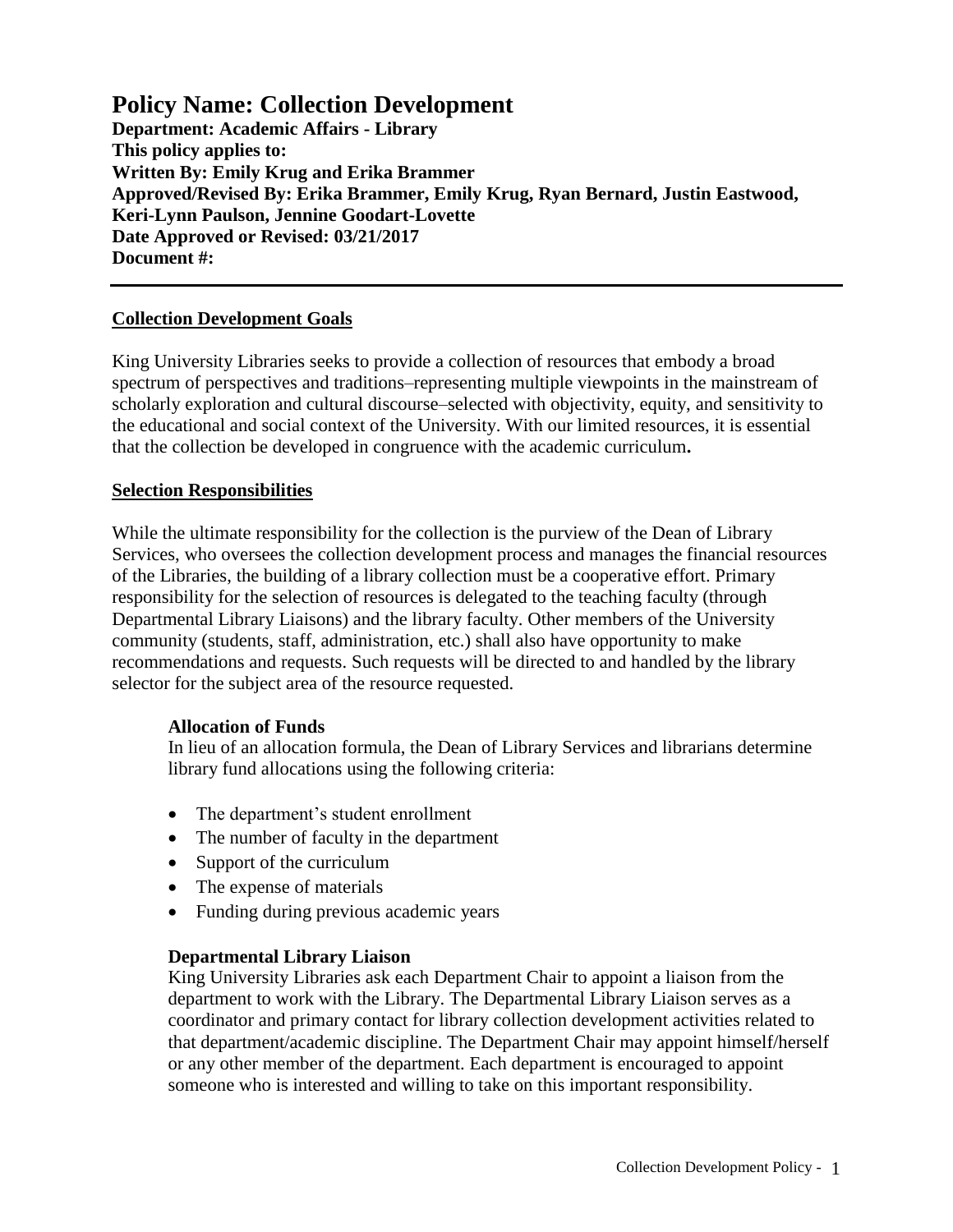The selection of a Departmental Library Liaison is not meant to exclude other members of the department from being actively involved in the collection development process, but to designate one person to be responsible for coordinating this activity within the department and serving as a point of contact for the Library. After a Departmental Library Liaison is appointed, this individual will receive the monthly Library Allocation Report.

The Library Liaison's responsibilities include helping to identify weaknesses and needs in the collection, providing opinions based upon their subject expertise, keeping the library informed of curricular needs and changes, and staying abreast of new publications within the subject area.

## **Library Selectors for Academic Departments**

The Dean of Library Services appoints librarians as selectors to work with each academic department. The selector assignments are based upon the educational background and interests of the selectors. Generally, selectors will be professional librarians. Selectors will consult professional literature and review sources to aid in making selections.

# **Selection Criteria**

King University Libraries selects materials for purchase using the following criteria:

- Permanence or timeliness of the work
- Authoritativeness and accuracy of the information
- Scientific and/or literary significance
- Content covered or not covered in existing collection
- Author's reputation in the field
- Publisher's reputation
- Language

Content is the primary concern for King University Libraries' collections. When possible, the Libraries purchase electronic versions of materials in order to provide access to the largest number of library patrons. However, the Libraries continue to maintain print collections at the Bristol, Kingsport, and Knoxville locations, especially for programs unique to those campuses. Selectors pursue the most cost-effective format when making purchase decisions.

In general the Libraries will not purchase the following types of resources:

- Textbooks being used for current courses
- Telephone directories
- Microfilm and microfiche
- Maps
- Printed music and scores
- Non-current media formats
- Duplicates of items already existing in the collection

#### **Audio/Visual Collections**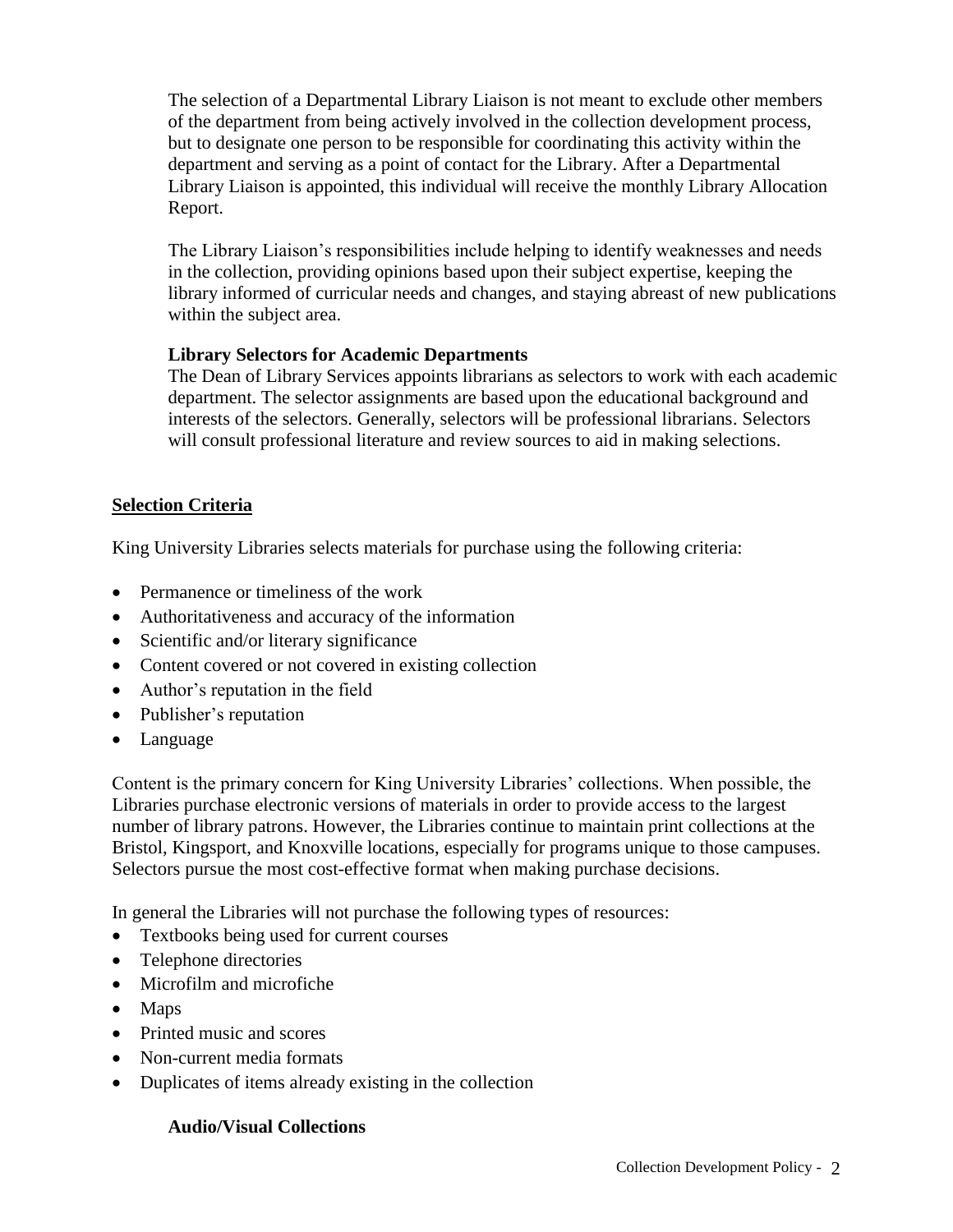King University Libraries maintains a small collection of popular and critically acclaimed films and music. Additionally, the Libraries provide access to streaming films through database subscriptions.

When purchasing films for the physical collection, preference will be given to annual Oscar winners and nominations and films with critical acclaim. Films and music purchased for the collection should hold special cultural or social significance or support academic programs.

Occasionally, the Libraries pursue streaming rights for specific titles. When a department requests streaming rights for specific titles, the Libraries attempt to acquire those rights through existing streaming resources. If streaming rights cannot be acquired through existing resources, the Libraries may pursue other avenues for streaming; however, consideration will be made in the areas of ownership, funding, frequency of use, and number of students impacted. In general streaming rights acquired outside the Libraries' existing resources will be paid by the requesting department.

#### **Database Subscriptions**

The King University Libraries' databases support the academic programs of King University. The usage of all fee-based databases is assessed annually for cost-benefit analysis. Faculty may request trials of new resources. New resources are vetted by librarians, teaching faculty, and students. Decisions for purchase are made by the Chief Financial Officer upon recommendation of the Dean of Library Services and in consultation with the librarians.

The majority of our databases are annual subscription-based resources, accessible through the Libraries' web site, managed in the Libraries' LibGuides platform, and authenticated via IP and through a proxy server for all King ID-holders. Community members may access the library's online resources from on-campus only.

Factors used to consider adding a new database:

- **Program:** Is the program supported by the database a major, minor, or university distinctive?
- **Importance:** Is the database considered an essential resource for the program?
- **Redundancy:** Are there similar resources already available for the program?
- Cost: What is the initial outlay and likely future annual percentage increase?
- **Use:** How *likely* is this resource going to be used by students and faculty? How *easy* is it to use?
- **Faculty perception**: What do faculty think of the value of this resource?
- **Authentication/ Administration:** IP authentication strongly preferred; institution-wide subscription strongly preferred; ease of administration in-house taken into account.

#### **Donated Materials**

*Adapted from the University of Mary Washington Libraries' Gift Materials Policy.*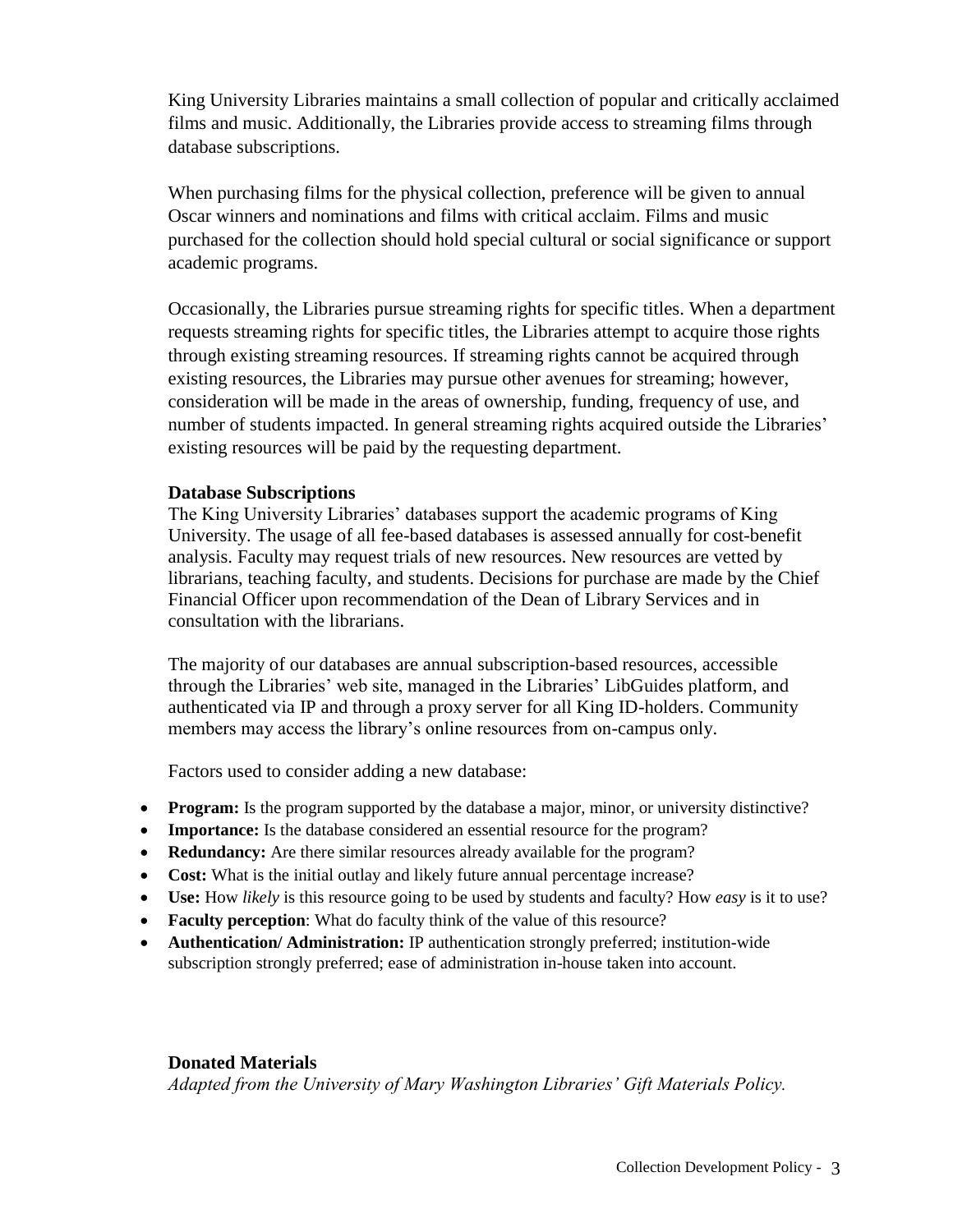King University Libraries welcomes inquiries concerning contributions of materials to the Libraries. Additions to the collections are made based upon the general selection criteria for purchased materials. Books and other materials that are received through donation become the property of King University. Materials that are not accepted for the collection can be returned to the donor upon request. Otherwise, the items will be disposed of according to the Donated Materials Procedure. The Libraries will not set aside a special location for a particular gift of library materials separate from other materials on the same subject.

The Libraries do not make appraisals; however, an itemized list of donated materials will be provided for tax deduction purposes. Appropriate recognition will be given to gifts retained in the libraries by affixing book plates to gifts showing the donor's name, and if applicable, the name of the person in whose honor or memory the gift was made.

In general the Libraries will not accept the following:

- Materials with markings or notes
- Any material that bears the ownership markings of another institution and does not have any indication of having been withdrawn form that institution's collection
- Duplicates of items already in the collection
- Reproductions or photocopies of copyrighted works will not be accepted unless evidence of compliance with the copyright law (Title 17, U.S. code) and its prevailing interpretation are provided
- Full or partial runs of periodicals
- Non-current media formats

Donors are asked to acknowledge receipt and understanding of this policy by completing and signing the Donated Materials Form.

# **Government Documents**

King University Libraries requests approximately 3% of the titles offered to us as a partial G.P.O. Depository by the Superintendent of Documents. Curricular relevance and electronic access are primary determinants. Some selections are made to ensure that basic federal documents are available locally to the larger community.

#### **Juvenile Collection**

King University Libraries orders the winners and honorees from these award and honors lists annually:

- Caldecott Medal (ALSC Association for Library Service to Children)
- Newberry Medal (ALSC)
- Coretta Scott King Award (Ethnic & Multicultural Information Exchange Round Table EMIERT)
- Michael Printz Award (YALSA)
- Mildred F. Batchelder Award (ALSC)
- Outstanding International Books for Children (USBBY) (selected titles ordered)
- Robert F. Sibert Informational Book Award (ALSC)